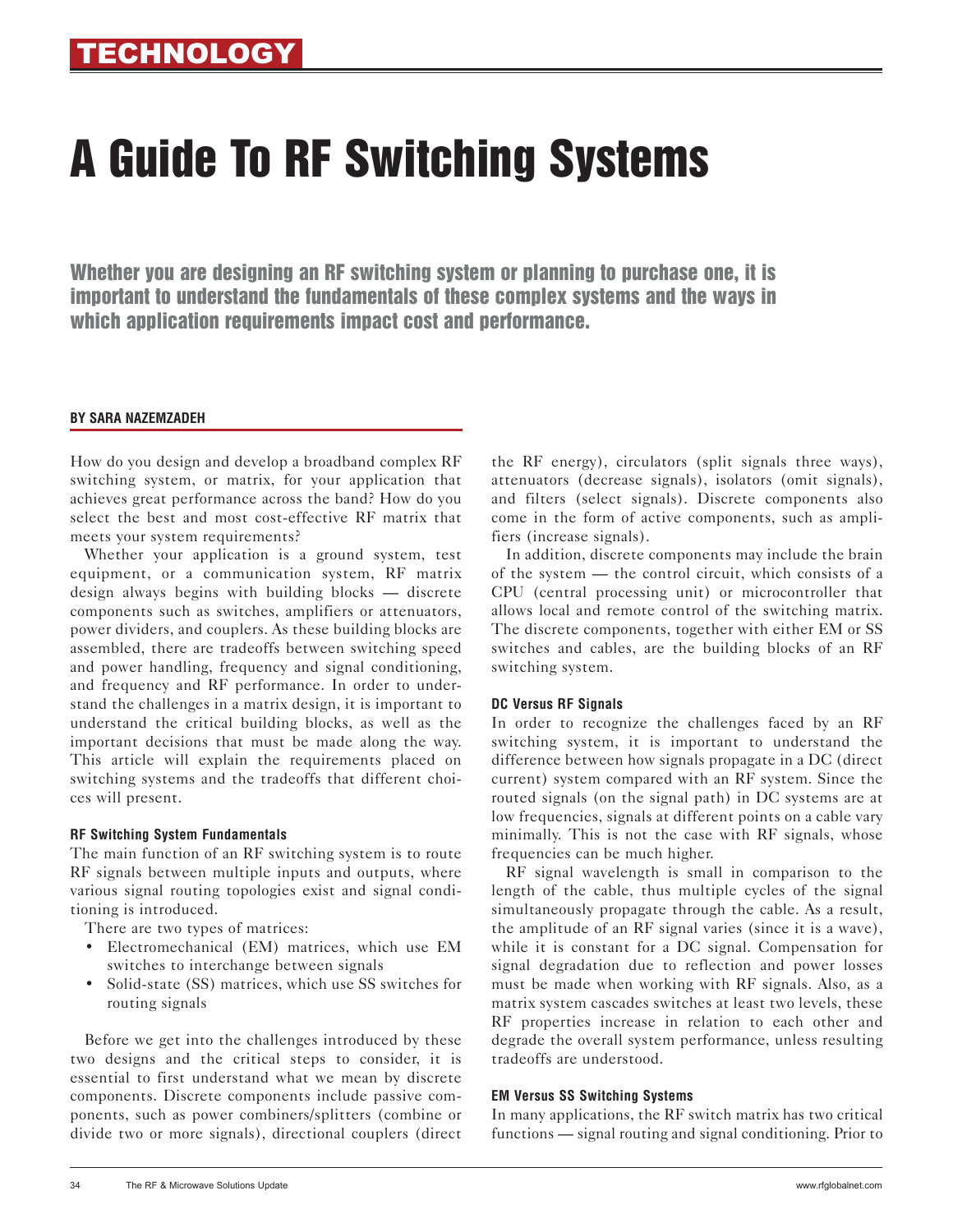making critical decisions about these functions, a decision must be made between EM and SS matrices. In this section, we will take a closer look at the advantages and disadvantages of each system.

# *EM Switching Systems*

EM switches have a number of advantages over SS switches. An EM switch can operate over a broader bandwidth (DC to 40 GHz or higher) with excellent signal linearity. **Figure 2:** A solid-state (SS) RF matrixInsertion loss is far lower, and the

isolation between ports is far better in an EM system. Furthermore, an EM system can handle up to a few hundred watts CW (continuous wave) power. There are many EM switches on the market with various actuators, but latching switches are the best option since they maintain I/O (input/output) connectivity without AC (alternating current)/DC power present in the system. Hence, the last location of the switch will always be known at failure.



**Figure 1:** An electromechanical (EM) RF matrix

However, an EM switch also has some disadvantages:

- An EM switch has limited operating life, usually 1 or 5 million cycles.
- EM switches have much slower switching time (usually measured in milliseconds) than SS switches (microseconds).
- Since EM switches are larger than SS switches, the matrix box for a system requiring more than 12 switches on the input and output can easily increase to more than 4U (7 inches) in height.
- EM systems are more expensive than SS systems, since EM switches require more cables, and more interconnectivity signal conditioning is placed on the system (as shown in *Figure 1*).



# *SS Switching Systems*

In SS switching systems, the switching capabilities are designed directly on a PCB (printed circuit board) at the solid-state level, where no mechanical parts are involved. PCB switching designs offer a number of advantages:

- SS switches are able to switch 100 to 1,000 times faster (in microseconds) than EM switches.
- Since SS switches are not restricted by mechanical parts, the number of switch cycles is infinite.
- Since multiple switches may be placed on a single PCB board (e.g. 4 x 8), the final size of an SS matrix is smaller. For instance, a 4U EM system can be reduced to a 3U (5.25 inch chassis) SS system. In addition, an SS matrix is less expensive than an EM system.

An SS matrix also has a number of disadvantages. It can handle only limited bandwidth — an SS matrix usually does not exceed 3 GHz (UHF band), while an EM matrix can easily handle DC to 18 GHz. Consequently, an SS system has limited operating power and limited linearity. Restricted isolation exists between input and output ports with higher RF losses. In addition, continuous power is required to maintain I/O connectivity; thus, a redundant power supply (for backup power loss) is advisable for sensitive applications.

# **Switching Topologies**

Various switching topologies are available when designing a matrix system, each with its own advantages and disadvantages. The most common configurations are blocking and nonblocking, and more advanced topologies, such as nonblocking fan-in and fan-out matrices.

# *Blocking*

A blocking matrix has switches on the inputs and outputs of the system, where each input signal can only be switched to a single individual output port at a time. One possible method of interconnection is shown in *Figure 3*.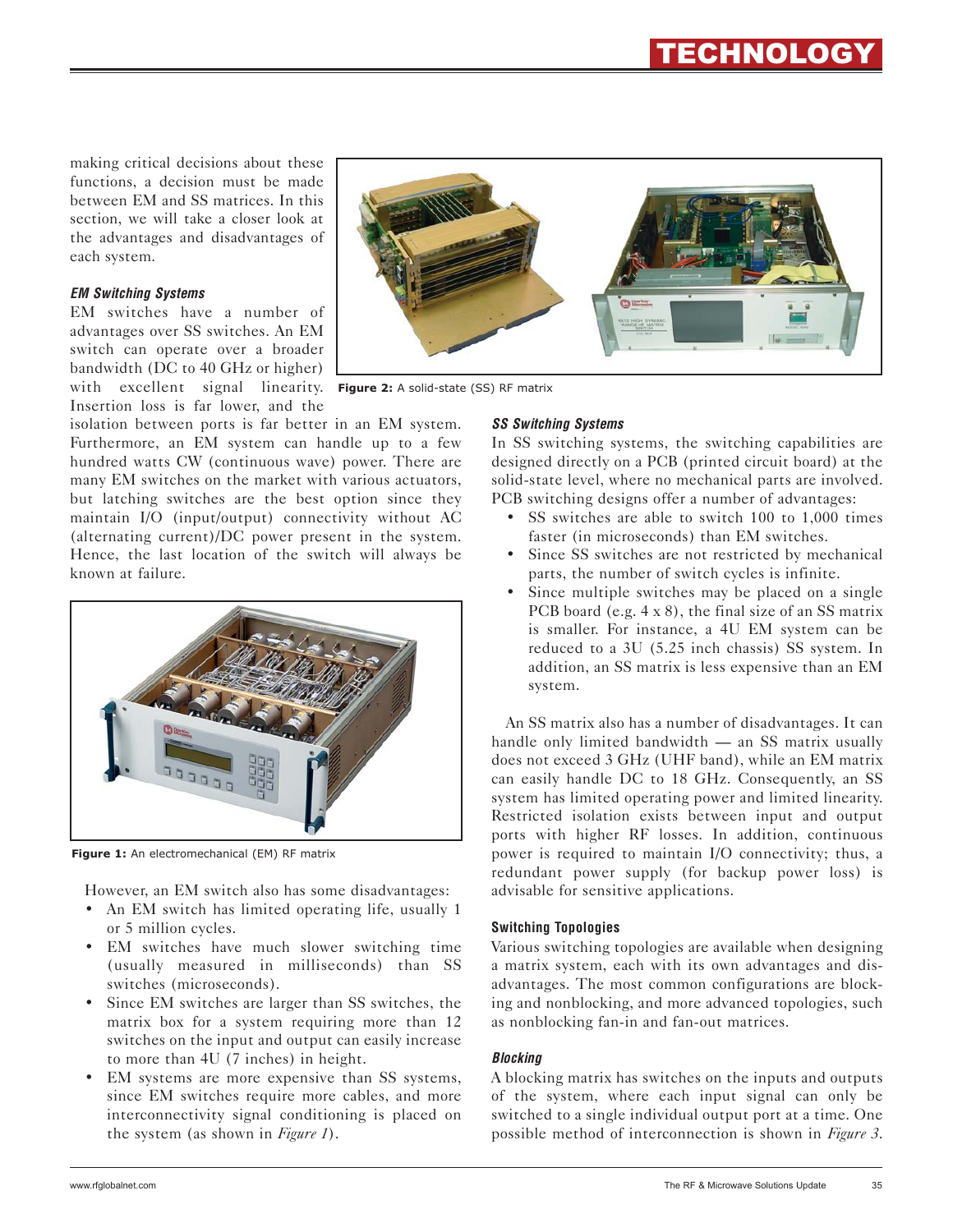# **ECHNOLOGY**



**Figure 3:** Interconnectivity — blocking configuration **Figure 4:** Interconnectivity — fan-out configuration

If an application requires an input to be available to more than one output simultaneously, then a nonblocking topology is required.

Blocking topology has some major advantages. Since no power dividers are involved, it is possible to maintain higher isolation and lower insertion loss from input to output, compared with other topologies. In addition, it allows higher bandwidth and provides bidirectional switching. However, it is not as flexible as the other configurations, because any input can connect to only one output at a time.

# *Nonblocking*

Nonblocking topologies are manifest in at least two popular configurations: fan-out and fan-in. A nonblocking fan-out configuration has power dividers on the inputs and switches on the outputs as shown in *Figure 4*.

Hence, each input signal is divided between all output switches, which allows the user to select the signal at the outputs.

A nonblocking fan-in matrix uses the fan-out topology in reverse. It has switches on all its inputs and power dividers on all its outputs.

The major advantages of nonblocking systems are switching flexibility and high throughput between outputs connected to the same inputs. The tradeoffs are low isolation between output ports connected to the same input port and restricted bandwidth, which is



limited by the isolation and the bandwidth of the power dividers.

In general, a nonblocking topology introduces an overall lower insertion loss into the system compared with a blocking matrix.

# **Signal Conditioning**

It is important to carefully select the topology of the matrix. Each topology has its advantages and disadvantages as described in the previous section. In order to understand the tradeoffs presented by each configuration, it is necessary to comprehend how insertion loss, VSWR (voltage standing wave ratio), isolation, linearity, 1 dB compression point, phase matching, noise figure, and bandwidth are related, and how discrete components are used in a switching system.

#### *Insertion Loss*

Insertion loss is a measure of power loss and signal attenuation, and it varies with frequency. The parasitic capacitance, resistance, inductance, and conductance present in any system always result in some insertion loss.

Thus, power loss and voltage attenuation are a result of these physical factors. Insertion loss is highly dependent on frequency, therefore it is critical to know the bandwidth requirements imposed by your application in order to compensate for insertion loss.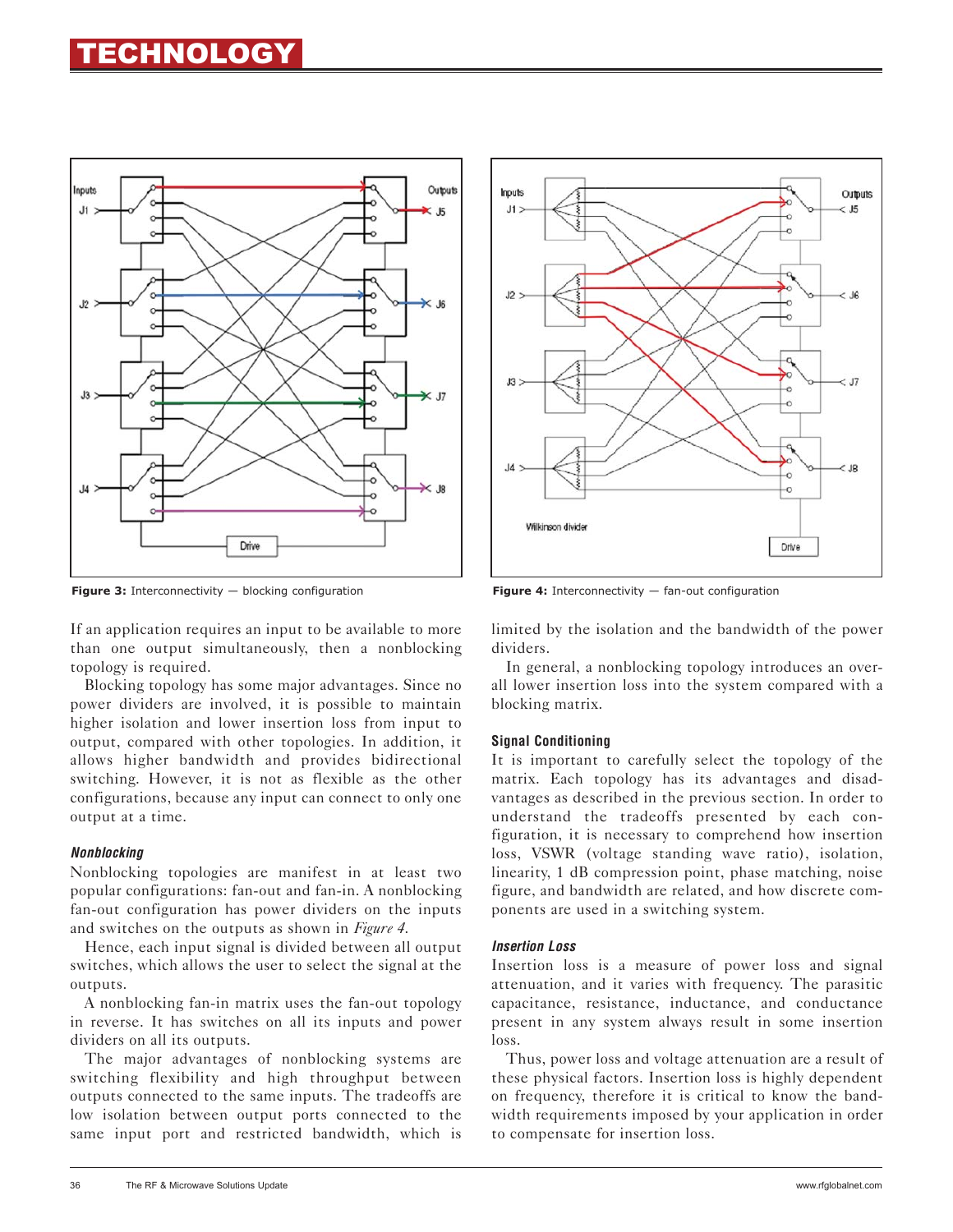#### *VSWR, Phase Matching, And Return Loss*

VSWR is a measure of the voltage of the reflected wave. Since at higher frequencies (RF), signals travel in waves and through different components (media), e.g. in a system, reflections always occur.

In a system, reflections may be the result of a mismatch between the impedance of the connector, the cable, and a single switch. A greater mismatch results in a worse (higher) VSWR. Also, it is important to note that VSWR is heavily dependent on frequency — VSWR increases as the frequency placed on the system increases. Hence, VSWR is a ratio of the maximum (when the reflected wave is in phase) and minimum (when the reflected wave is out of phase) voltage in a standing wave. Moreover, while VSWR is the measurement of reflected *voltage* ratios, return loss is the measurement of reflected *power* ratios.

#### *Isolation*

As it relates to a switching device, isolation is the measurement of the attenuated power traveling between the input and unconnected output in a system. The value is calculated at the unconnected RF output in terms of a power level difference expressed in dB.

# *Linearity*

Linearity is the variation of a small signal gain given a varying signal input level, and it is typically measured in terms of nonlinearity, or deviation from the ideal. This means that an unwanted signal, which contributes to nonlinearity, will degrade the quality in signal band by causing interference and distortion. The greatest producer of nonlinearity in RF systems is the power amplifier.

There are three measurements commonly used to characterize linearity in RF systems: the 1 dB compression point, second-order intercept point (IP2), and third-order intercept point (IP3).

The 1 dB compression point is defined as the power at which the gain level falls below its ideal value by 1 dB (shown in RED in *Figure 5*).

IP2 and IP3 (shown in BLUE in *Figure 5*) represent the two most important linearity specifications of a receiver system. These measurements describe the susceptibility to interference by adjacent or nearby signals. This occurs when two input signals of slightly different frequencies are multiplied, such that their sum is raised to a power greater than unity. Intercept points (intermodulation) occur at a frequency equal to  $2f_1-f_2$ .

#### **Discrete Components And Their Functions**

Now that we have a better understanding of the types of signal conditioning that exist in a switching matrix as



**Figure 5:** 1 dB compression point and third-order intercept point (IP3)

well as their definitions, let's look at the various discrete components that can be used to improve the RF characteristics of a matrix. These include directional couplers, power combiners/splitters, amplifiers, attenuators, terminations, circulators, and isolators.

#### *Directional Couplers*

Directional couplers have two qualities: They allow highpower RF signals to be monitored and measured at a safe level without alternating the transmission line, and they determine the direction in which the RF energy flows.

In a matrix, directional couplers are mainly used for power level measuring (insertion loss) and detection of VSWR (voltage level measuring). This, in turn, will set alarms through the board that handles all software applications of the switching system.

# *Power Combiners/Splitters*

Power combiners join two or more signals; power splitters divide two or more signals. These components are used particularly in nonblocking fan-in and fan-out switching topologies.

The key performance parameters for a power combiner or splitter are low insertion loss and lower (better) VSWR. In general, the performance parameters are a function of frequency. Hence, near the frequency band edges, isolation can further be improved at the expense of VSWR by adjusting the value of the internal load (using terminations). Another way in which isolation can be improved is by reducing the bandwidth of the power combiner/splitter to a narrower band for optimization purposes.

# *Power Amplifiers*

Amplifiers are used to increase the amplitude of or maintain the RF signal from the input to the output path in a matrix. This power amplification also is known as gain, which is the ratio of output power to input power specified in +dB.

Power amplifiers often are used in a switching system on the input to compensate for losses through the switch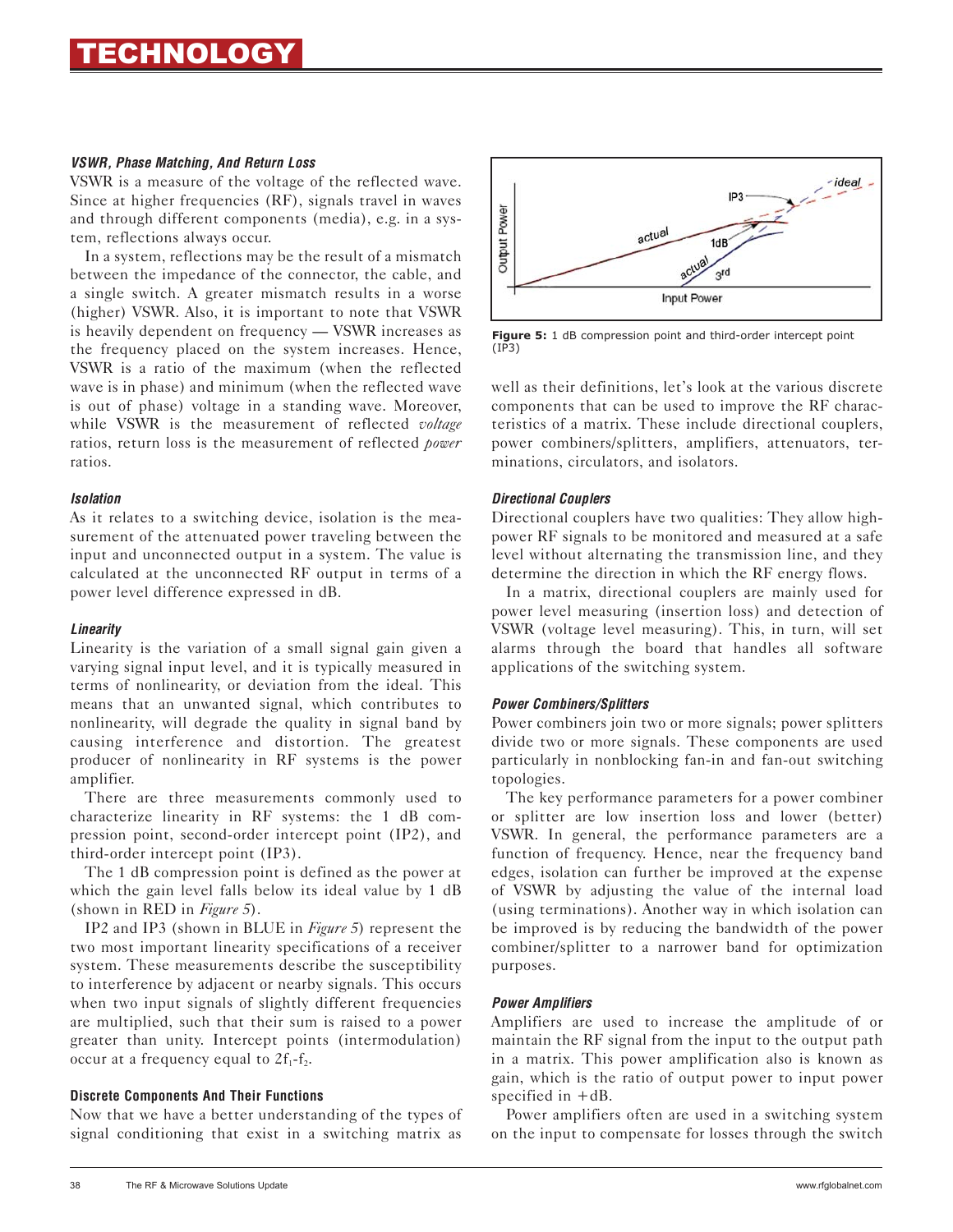and cables in a matrix. Maintaining the signal level, if that is required by a specific application, will result in a lower insertion loss and higher isolation.

#### *Attenuators*

Attenuators have the opposite function of amplifiers. They are used to reduce the amplitude of the signal while maintaining the proper input-to-output impedance of all devices connected to the ports of the switching system.



**CONNECTOR - FREQUENCY RANGE CHART** 

**Figure 6:** Connector frequency range chart

There are two types of attenuators that should be considered when designing a matrix. A fixed attenuator reduces the input signal power by a fixed amount (e.g. 1 dB, 2 dB, 3 dB, etc.). A variable attenuator may vary continuously or in steps from 0 to 60 dB.

Attenuators often are used at the input of a receiver matrix, since the transmitted signal usually needs to be reduced before being processed. On the other hand, a transceiver unit usually needs to amplify the signal at the output before transmitting the signal to a satellite.

# *Terminations And Load Matching*

Ideal load of impedance is often referred to as termination. In switching matrices, termination usually is either 50 ohms (most common) or 75 ohms (mostly used for video signals).

A termination is connected to the end of a transmission line whose characteristic impedance is also the same, and it absorbs all reflected power in the transmission line traveling toward the load. Hence, load matching is very critical in a matrix.

Fixed attenuators may be used for load matching since they reduce the power level of a signal by a fixed amount with little or no reflection. Thus, the output signal is attenuated relative to the input signal, while the input and output impedance is maintained close to 50 ohms (or 75 ohms) over the specified bandwidth. Hence, this device often is used to improve internal load matching.

# *Circulators*

A circulator is a three-port component in which the adjacent ports are in one direction but isolated in the reverse directions. A typical application for this component is to separate the dual signals — transmit and receive — from an antenna. Hence, using a circulator in a switching system with antenna signals at the inputs, the matrix will be able to separate the transmit signal from the receive signal of the antenna.

Circulators have low electrical losses and can handle high power — well into kilowatts. They usually operate over no more than an octave bandwidth and are purely an RF component.

# *Isolators*

An isolator is a component that allows microwave energy to travel in one direction but absorbs and attenuates energy traveling in the opposite direction. A typical application is to place an isolator between a signal source and a transmission line.

Thus, if an impedance mismatch occurs down the transmission line, the isolation will not allow any reflection back to the source.

By terminating one port, a circulator can become an isolator. Thus, by isolating components in a matrix, a high VSWR value on one input-to-output path can be prevented from causing a ripple effect throughout the system.

# *Connectors*

The last critical RF components to consider when designing or buying a switching system are the connectors. What many people do not know — or pay enough attention to — is the limitations each connector puts on the RF parameters of a system.

The eight most common female connectors used in a matrix are F, BNC, N, TNC, Precision N, Precision TNC, SMA, and 2.9 mm connectors. *Figure 6* shows the frequency ranges for each connector type. The SMA connector is the most commonly used because it can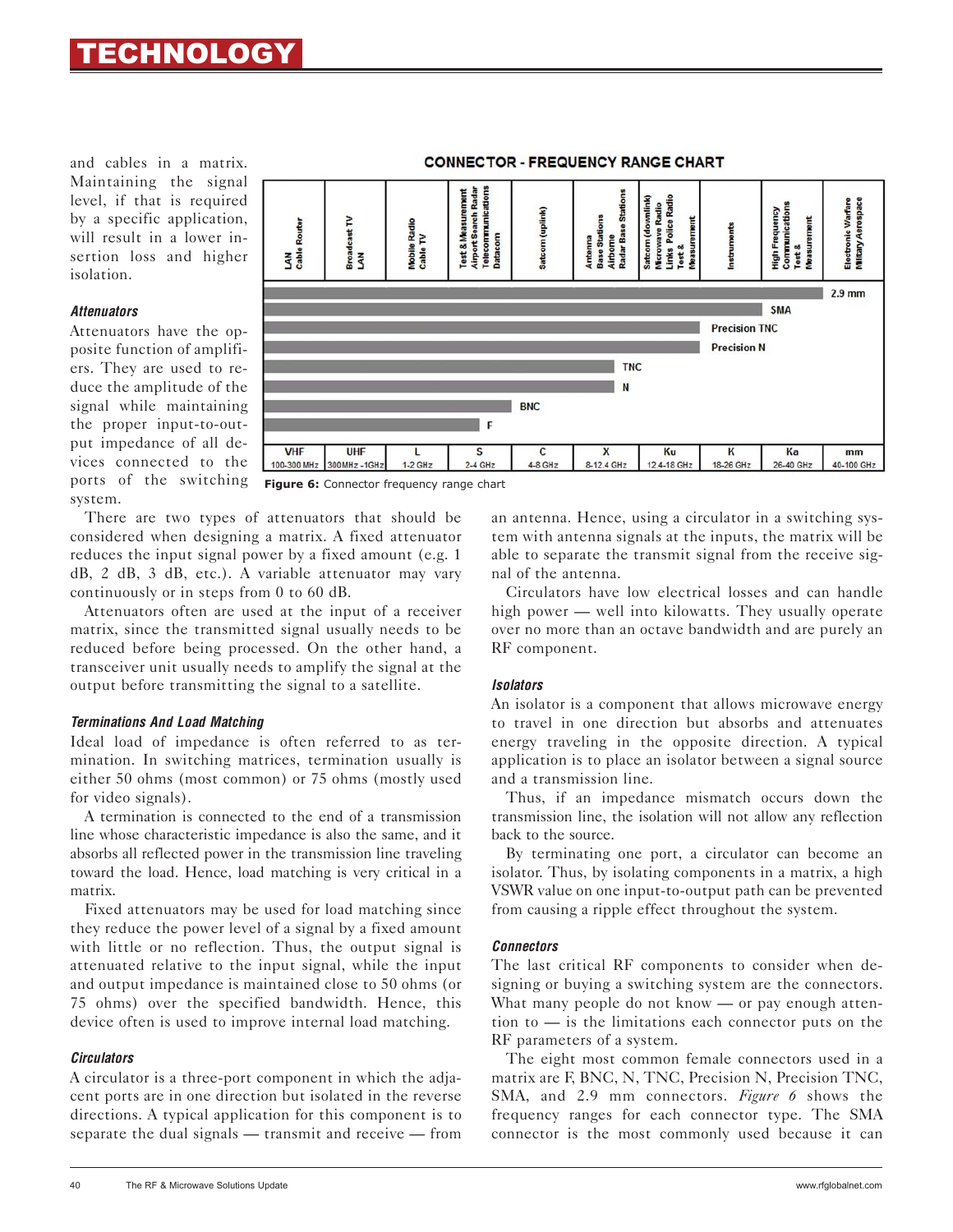handle up to 26 GHz signals, which is sufficient for most applications.

If a TNC or N connector (each handle signals up to 10 GHz) is on a matrix with DC to 18 GHz capability, the upper band frequency will be limited to the cutoff frequency of the connector type (which is about 90% of the rated connector frequency). Hence, the switching unit will operate around 10 GHz (refer to *Figure 6*) instead of 18 GHz. Therefore, choosing an appropriate connector for one's application is critical.

#### **Control Interface**

Now that we have addressed the critical decisions in terms of RF tradeoffs, let's explore the types of control interfaces to be considered when designing or purchasing a matrix. These include CANbus (Controller Area Network), Ethernet, GPIB (General Purpose Interface Bus), RS-232, and RS-485.



ECHNOLOG

**Figure 8:** CANbus control interface

#### *CANbus Interconnection Interface*

CANbus is a serial bus that has become a popular interface for interconnecting multiple switches in matrix integration. Since this interface is used internally, it is transparent to the user. *Figure 7* shows a Dow-Key SP6T EM switch with a CANbus interface. This interface



**Figure 7:** Dow-Key SP6T CANbus EM switch

features a high-speed communication rate (up to 1 Mbits/sec), real-time control, error confinement, and error detection. These attributes make it reliable in noise-critical environments, such as in a switching system.

#### *External Interfaces*

The Ethernet interface is the widely known interface used in LANs (local area networks). If an interface is required to connect a switching system to a network through a hub or router, then having Ethernet capabilities is a must, due to its speed. When sending commands over a network to remotely control a switching unit, Ethernet provides the fastest method of communication.

Another communication interface widely used with a matrix unit is GPIB, also known as IEEE-488. It communicates over a parallel bus and is widely used in test equipment. However, unlike the Ethernet interface, GPIB cannot be connected to a network.

RS-232 and RS-485 are interfaces that communicate in serial. Therefore, the speed of transmitting and receiving data (for remote control purposes) over these types of interfaces is much slower than with Ethernet and GPIB.

Most switching units come with either the combination of an Ethernet and an RS-232, or a GPIB and an RS-232. It is up to the user — based on preference and application needs — to determine which option to use for remote control of the switching system.

*Figure 8* summarizes how CANbus interconnections are used together with Ethernet as the external communication interface for a 6 x 6 matrix.

#### **Cost Analysis And Tradeoffs**

The final, yet extremely important, decision to make is the cost of the solution. The questions that need to be asked are: Do you really need a smaller matrix or one that